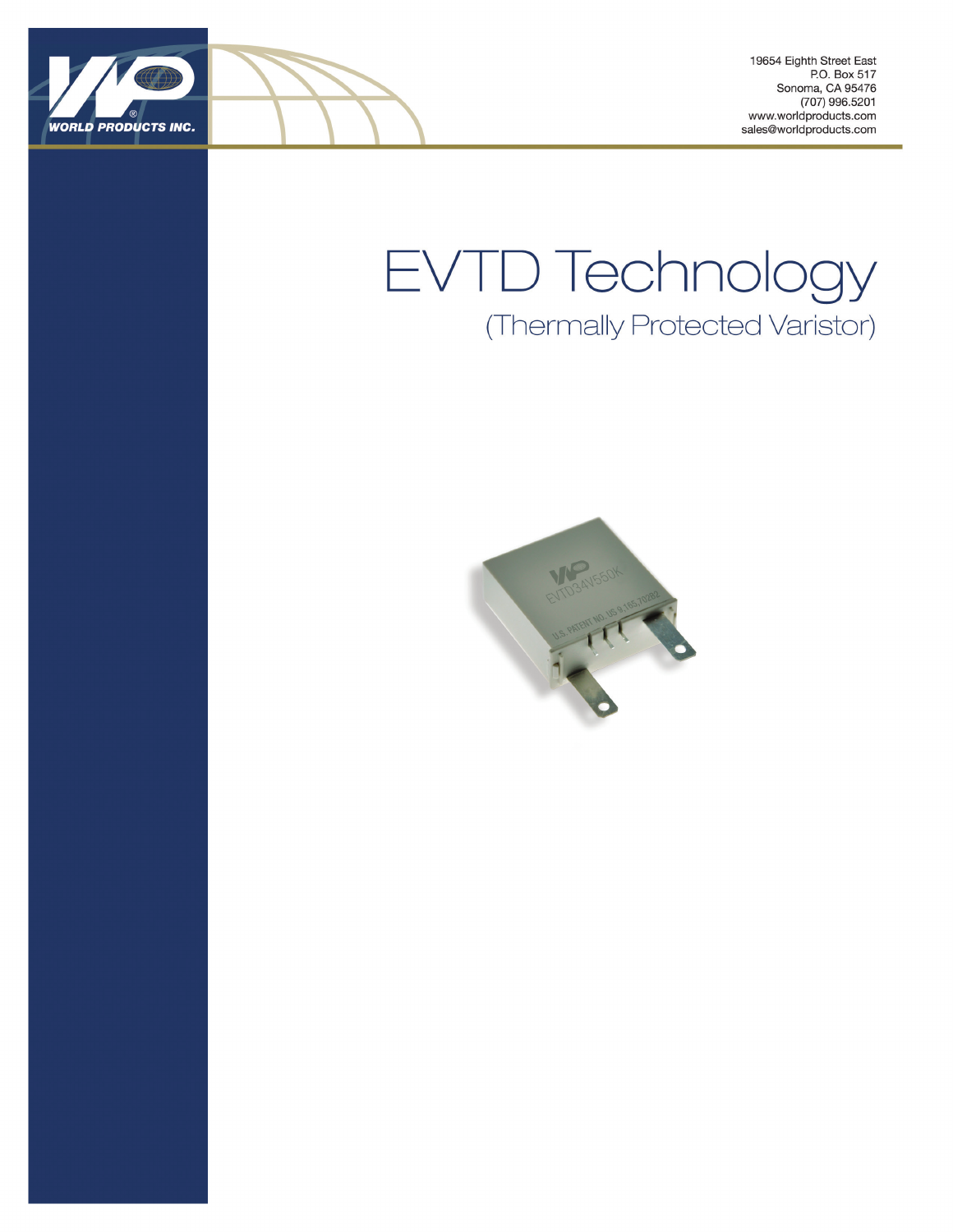#### EVTD Technology (Thermally Protected Varistor)

#### Features

- High energy handling capability
- Wide voltage range available: 50VAC 550VAC
- Multiple diagnostic options (micro-switch locations both on top & bottom, on top only or on bottom only)
- Industry standard footprint
- UL1449 4th Edition and CUL Type 4 recognized. File #E321567.
- RoHS compliant

- Exceeds industry standard operating and storage temperatures for this type of device. Rated at -40ºC to +85º.
- U.S. Patent No.: US 9,165,702B2.

#### Part Numbering System

|                                                                      | <b>EVTD 34 V 50 K</b><br>(1) | (2) | (3) | (4) | (5) | A<br>(6) | S | $\mathbf C$<br>(8)                             |                                                    |                                                                        |                                                  |
|----------------------------------------------------------------------|------------------------------|-----|-----|-----|-----|----------|---|------------------------------------------------|----------------------------------------------------|------------------------------------------------------------------------|--------------------------------------------------|
| (1) Series<br><b>EVTD</b> = EV Series Varistor TD Thermal Disconnect |                              |     |     |     |     |          |   |                                                | $Nil = Top$ and Bottom<br>$A = Top only (3 leads)$ | (6) Micro-switch Location Option                                       |                                                  |
| (2) Disk Size<br>$34 = 34$ mm                                        |                              |     |     |     |     |          |   | $B =$ Bottom only                              |                                                    | $C = Top center only (2 leads)$                                        |                                                  |
| $(3)$ Type<br>$V = High Current EV Variant$ Series                   |                              |     |     |     |     |          |   |                                                | (for "C" location only)                            | (7) Micro-switch Lead Length Option                                    | <b>Nil</b> = Standard Long Lead (11mm $\pm$ 1mm) |
| (4) AC RMS Voltage Rating<br>$50 = 50$ VAC                           |                              |     |     |     |     |          |   |                                                |                                                    | $S =$ Short Lead (5mm $\pm$ 0.5mm)<br>(8) Micro-switch Function Option |                                                  |
| (5) Tolerance<br>$K = +10\%$                                         |                              |     |     |     |     |          |   | $Nil = Normally Open$<br>$C =$ Normally Closed |                                                    |                                                                        |                                                  |

Date Code 1625 = First digit represents year (16=2016). Second and third digits represent the week of the year.

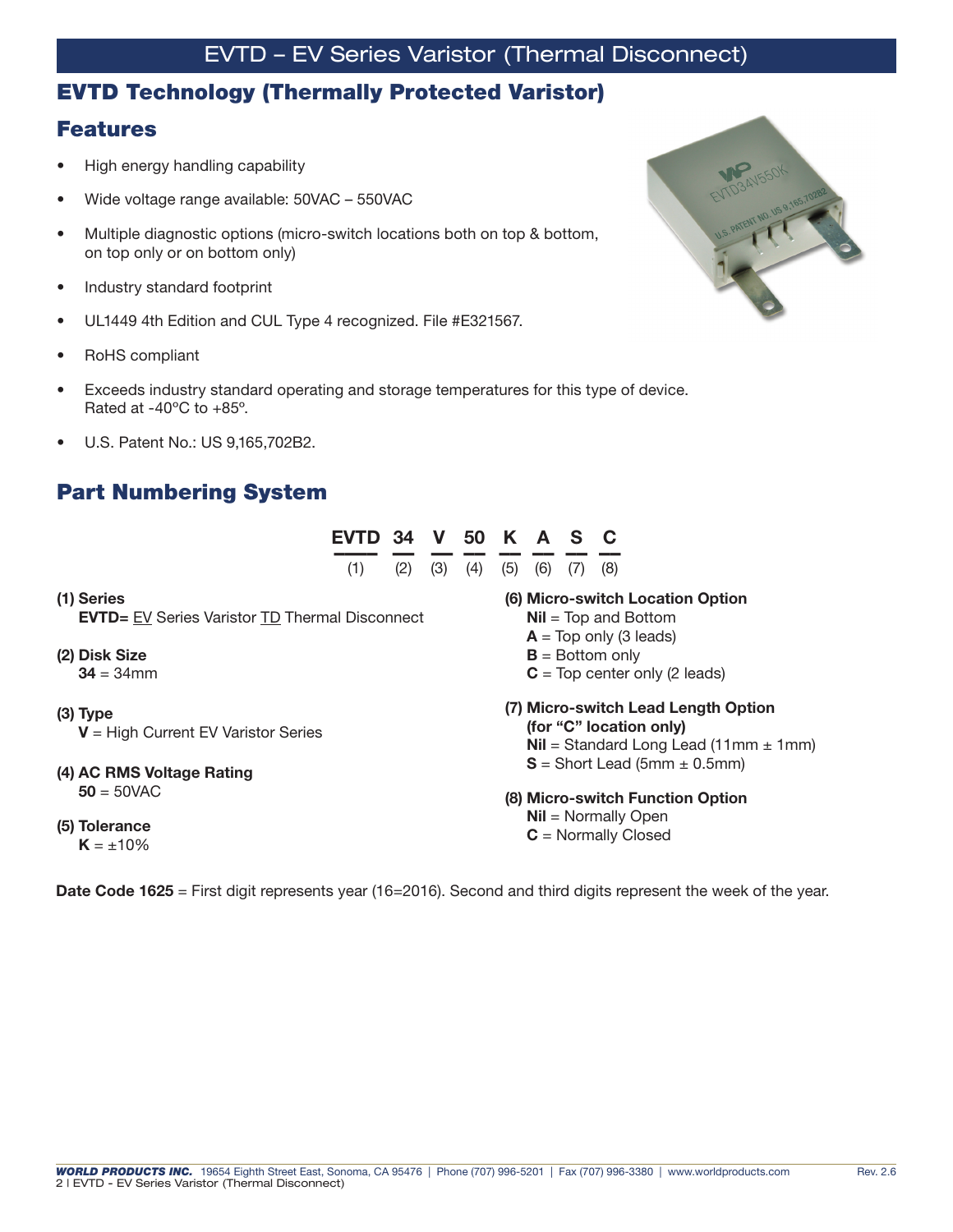### EVTD Series — Electrical Characteristics

| Part<br><b>Number</b> | <b>Maximum Continuous</b><br><b>Rated Voltage</b> |                           | <b>Varistor Voltage</b><br>@1.0 mA (DC) |                |                            |                      | <b>Maximum Clamping</b><br><b>Voltage</b> | <b>Maximum Peak</b><br><b>Current</b><br>(8/20µs KA) |         | <b>Maximum</b><br><b>Energy</b> |
|-----------------------|---------------------------------------------------|---------------------------|-----------------------------------------|----------------|----------------------------|----------------------|-------------------------------------------|------------------------------------------------------|---------|---------------------------------|
|                       | <b>AC RMS</b><br><b>Volts</b>                     | <b>DC</b><br><b>Volts</b> | <b>Min</b><br><b>Volts</b>              | <b>Nominal</b> | <b>Max</b><br><b>Volts</b> | <b>VC</b><br>(Volts) | <b>IP</b><br>(Amps)                       | 15 pulses*                                           | 1 pulse | 10/1000us<br>(joule)            |
| EVTD34V50K            | 50                                                | 65                        | 74                                      | 82             | 90                         | 135                  | 300                                       | 20                                                   | 45      | 156                             |
| EVTD34V60K            | 60                                                | 85                        | 90                                      | 100            | 110                        | 165                  | 300                                       | 20                                                   | 45      | 195                             |
| EVTD34V75K            | 75                                                | 100                       | 108                                     | 120            | 132                        | 200                  | 300                                       | 20                                                   | 45      | 235                             |
| <b>EVTD34V150K</b>    | 150                                               | 200                       | 222                                     | 246            | 270                        | 395                  | 300                                       | 20                                                   | 50      | 480                             |
| <b>EVTD34V180K</b>    | 180                                               | 230                       | 256                                     | 283            | 310                        | 470                  | 300                                       | 20                                                   | 50      | 540                             |
| <b>EVTD34V250K</b>    | 250                                               | 320                       | 371                                     | 410            | 449                        | 650                  | 300                                       | 20                                                   | 50      | 830                             |
| <b>EVTD34V275K</b>    | 275                                               | 350                       | 410                                     | 453            | 496                        | 710                  | 300                                       | 20                                                   | 50      | 920                             |
| <b>EVTD34V300K</b>    | 300                                               | 385                       | 423                                     | 471            | 517                        | 775                  | 300                                       | 20                                                   | 50      | 1000                            |
| <b>EVTD34V320K</b>    | 320                                               | 415                       | 459                                     | 510            | 561                        | 845                  | 300                                       | 20                                                   | 50      | 1060                            |
| <b>EVTD34V385K</b>    | 385                                               | 505                       | 558                                     | 620            | 682                        | 1025                 | 300                                       | 20                                                   | 50      | 1250                            |
| EVTD34V420K           | 420                                               | 560                       | 612                                     | 680            | 748                        | 1120                 | 300                                       | 20                                                   | 50      | 1250                            |
| <b>EVTD34V460K</b>    | 460                                               | 615                       | 675                                     | 750            | 825                        | 1240                 | 300                                       | 20                                                   | 50      | 1280                            |
| EVTD34V510K           | 510                                               | 670                       | 738                                     | 820            | 902                        | 1355                 | 300                                       | 20                                                   | 50      | 1395                            |
| <b>EVTD34V550K</b>    | 550                                               | 745                       | 819                                     | 910            | 1001                       | 1500                 | 300                                       | 20                                                   | 50      | 1475                            |

\*I(n) sequencing according to UL1449 3rd Edition.

#### Micro-switch Location Options "A" & "B" Only.





\*NOTE: Micro-switches are intended for monitoring of the internal thermal disconnect. Micro-switches are rated at 125VAC 1A max.

9.7

#### Dimensions (mm)

| L  | 43.9 |  |  |  |  |
|----|------|--|--|--|--|
| W  | 42.8 |  |  |  |  |
| W1 | 41   |  |  |  |  |
| т  | 16   |  |  |  |  |
| F  | 25.5 |  |  |  |  |
| L1 | 17.8 |  |  |  |  |

#### Note:

Tolerance for all dimensions are +/- 1mm unless otherwise noted.